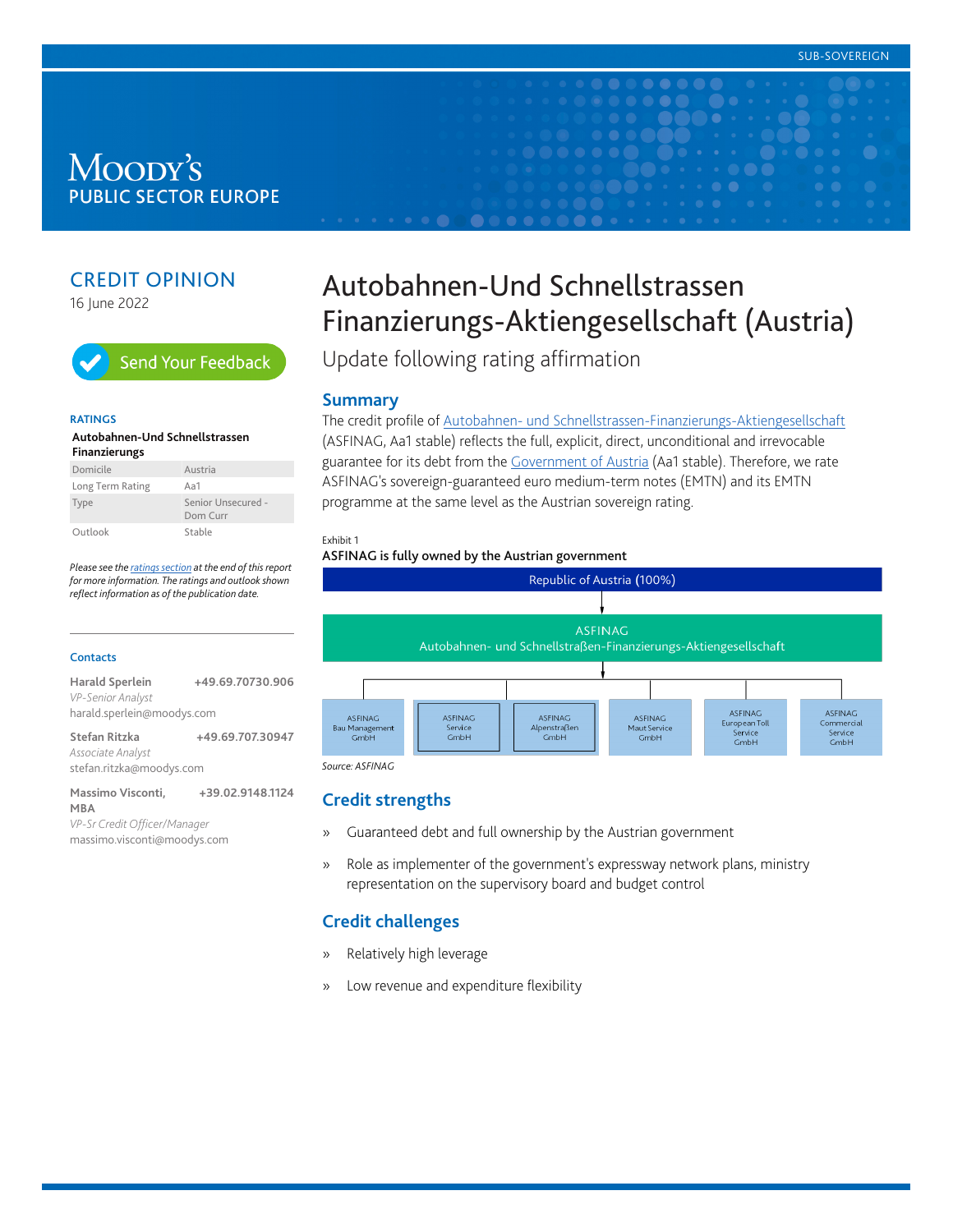#### **Rating outlook**

The stable outlook on ASFINAG's debt and EMTN programme's rating reflects the outlook on the rating of its guarantor, the Austrian government.

## **Factors that could lead to an upgrade**

ASFINAG's backed senior unsecured debt and EMTN programme rating would be upgraded in case of an upgrade of the Austrian sovereign rating.

## **Factors that could lead to a downgrade**

ASFINAG's backed senior unsecured debt and EMTN programme's rating would be downgraded in case of a downgrade of the Austrian sovereign rating. Any weakening of the government guarantee would also lead to a rating downgrade.

## **Key indicators**

Exhibit 2

#### Autobahnen- und Schnellstrassen-Finanzierungs-Aktiengesellschaft

|                                                   | 2017  | 2018  | 2019  | 2020  | 2021  | 2022E | 2023E |
|---------------------------------------------------|-------|-------|-------|-------|-------|-------|-------|
| Earnings Before Interest and Taxes (EUR millions) | 1.253 | 1.358 | 1.392 | 1.193 | 1.188 | 1.248 | .297  |
| Operating Margin (%)                              | 50.01 | 52.91 | 50.26 | 46.13 | 46.80 | 44.91 | 44.78 |
| <b>EBIT / Interest Payable</b>                    | 3.9x  | 5.1x  | 5.6x  | 5.5x  | 6.2x  | 5.5x  | 5.5x  |
| Financial Debt / EBITDA                           | 7.7x  | 7.1x  | 6.7x  | 7.9x  | 7.3x  | 8.3x  | 7.9x  |
| Financial Debt / Equity                           | 2.0x  | 1.7x  | i .5x | 1.4x  | 1.3x  | 1.2x  | 1.1x  |
| Liquidity (Current Assets % Current Liabilities)  | 29.37 | 25.40 | 16.60 | 36.91 | 26.81 | 32.97 | 18.28 |

Figures for 2022 and 2023 are estimated values.

*Source: Issuer, Moody's Investors Service*

## **Detailed credit considerations**

On 10 June 2022, we affirmed ASFINAG's sovereign-guaranteed euro medium-term notes (EMTN) and its EMTN programme at Aa1 with stable outlook.

We rate ASFINAG's sovereign-guaranteed EMTN programme and notes at the same level as the Austrian sovereign rating. The EMTN programme benefits from a full, explicit, direct, unconditional and irrevocable guarantee from the Austrian government.

#### **Guaranteed debt and full ownership by the Austrian government**

The unconditional and irrevocable guarantee provided by the Austrian government to ASFINAG's €12 billion EMTN programme enables the company to seek funding under favourable conditions on the capital markets. The EMTN programme is sufficient to fully cover the entity's foreseeable funding needs.

ASFINAG is 100% owned by the Austrian government. As of year-end 2021, it was the holding company of six operating companies and employed 3,015 staff. We do not expect any changes in entity's ownership structure over the planning horizon of the next five years. The motorway system is an integral part of the state infrastructure, thus there is no political plan to privatise the company in the foreseeable future.

In 2007, the state took two major steps that have financially benefited ASFINAG, reflecting the ongoing support for the company. The government signed a contract with the entity to grant it the usufruct over the Austrian road network, allowing it to discount depreciation that would otherwise have been necessary following the implementation of the new IFRS accounting rules. In addition, the government introduced legislation stipulating that ASFINAG's toll revenue must correlate with the annual consumer price index from 2008 onwards.

This publication does not announce a credit rating action. For any credit ratings referenced in this publication, please see the issuer/deal page on https://ratings.moodys.com for the most updated credit rating action information and rating history.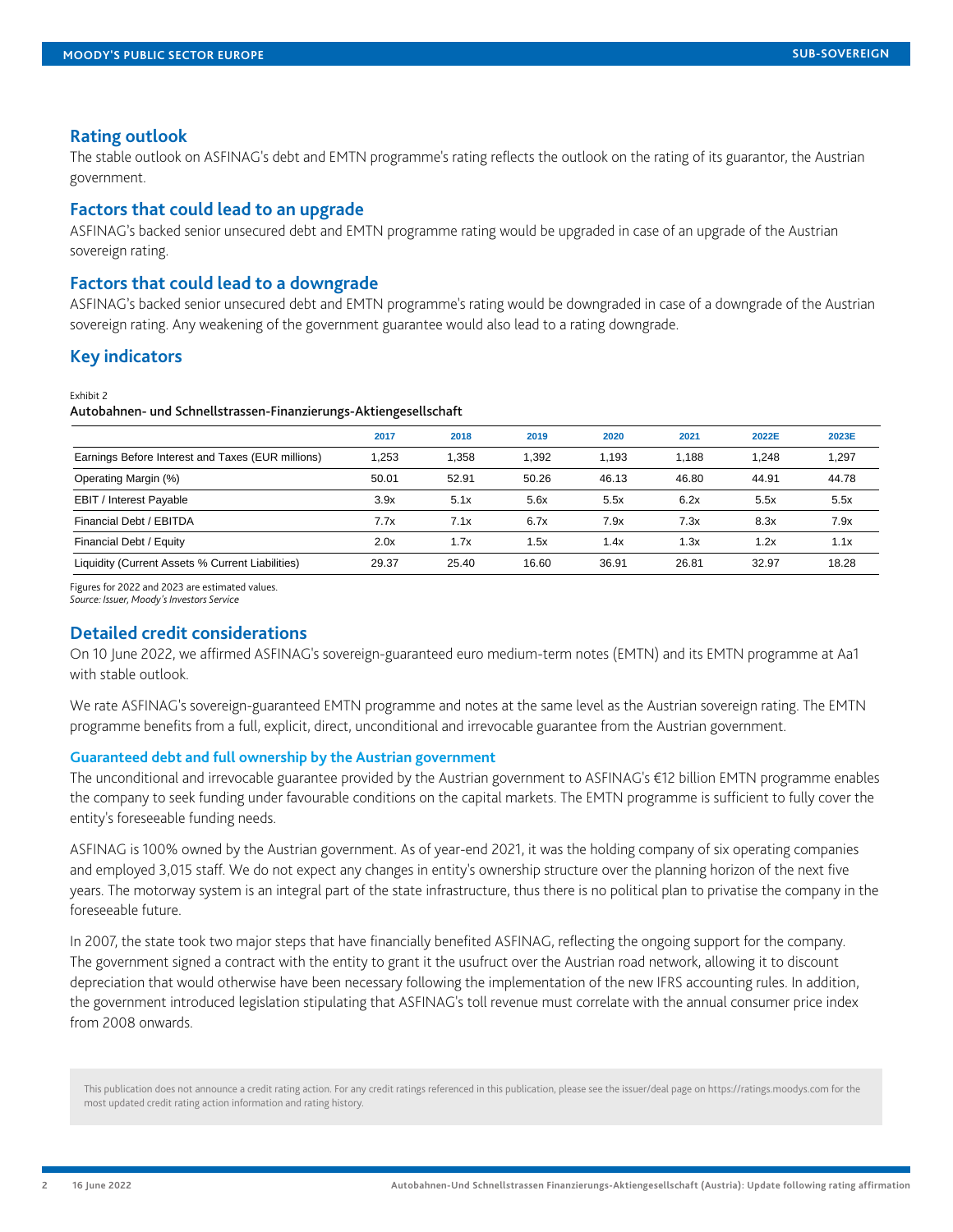## **Role as implementer of the government's expressway network plans, with ministry representation on the supervisory board and budget control**

The company is responsible for planning, financing, building and maintaining the Austrian motorway and high-speed road network, which is 2,249 kilometres long. It is also in charge of road safety and traffic management. Because the company is responsible for implementing projects under the long-term infrastructure plan of the ministry in charge of transport affairs (since 2020, the Ministry of Climate, Environment, Energy, Mobility, Innovation and Technology), the ministry is required to allocate sufficient funds to ASFINAG.

The close link between the company and the Austrian government is further demonstrated by the government's supervision and involvement in the company's operations. The government is represented on ASFINAG's supervisory board through representatives of the ministry. The government is responsible for approving the company's budget and reviewing its quarterly reports, including the status of its debt. The Austrian Parliament sets the ceiling for the amount of guaranteed debt that the entity can raise annually.

#### **Relatively high leverage**

ASFINAG's balance sheet is progressively growing because of the peculiar financing mechanism. The group's financial debt was €9.8 billion as of year-end 2021, slightly down from past years´ levels. Outstanding debt largely consists of drawdowns of the existing government-backed €12 billion EMTN programme. Interest-rate risk is limited, with only 1% of the debt being at variable rates in 2021, while a foreign-exchange swap contract to euro is in place with the OeBFA as counterparty to avoid foreign-currency risk. Short-term debt account for about 11%, long-term debt 89%. The repayment schedule is rather balanced, at least for the next few years, with €1 billion of long-term debt maturing in 2022.

#### **Low revenue and expenditure flexibility**

The company can propose new toll charges, but the central government must approve the changes. Over the last few years, revenue has grown steadily because of economic growth, increase in traffic and the indexation of toll prices. This growth was temporarily interrupted in 2020 (see Exhibit 3) because of the coronavirus pandemic, which led to a significant decrease in road traffic. The 6% revenue shortfall stemming from lower traffic in 2020 caused a significant 14% decrease of the company's earnings from the level a year earlier, but to a much lower extent than originally expected. Traffic level in 2022 is likely to be in line with 2019 / pre-pandemic levels.



#### Exhibit 3

ASFINAG has the right to collect tolls, or road use charges, but it does not own the infrastructure in accordance with the terms of the usufruct contract. Since 1997, it has been able to charge fees and tolls from vignettes for the use of roads. From 2004, its powers were further enhanced to allow it to charge toll for lorries based on the distance.

According to the updated plan, the company's investments will peak in 2026 because of a bigger construction programme, culminating in investments worth €1.3 billion in that year. A considerable portion of the investment is used to improve the project quality to address environmental issues (including also the development of charging infrastructure) or introduce noise reduction measures.

*Source: Issuer, Moody's Investors Service*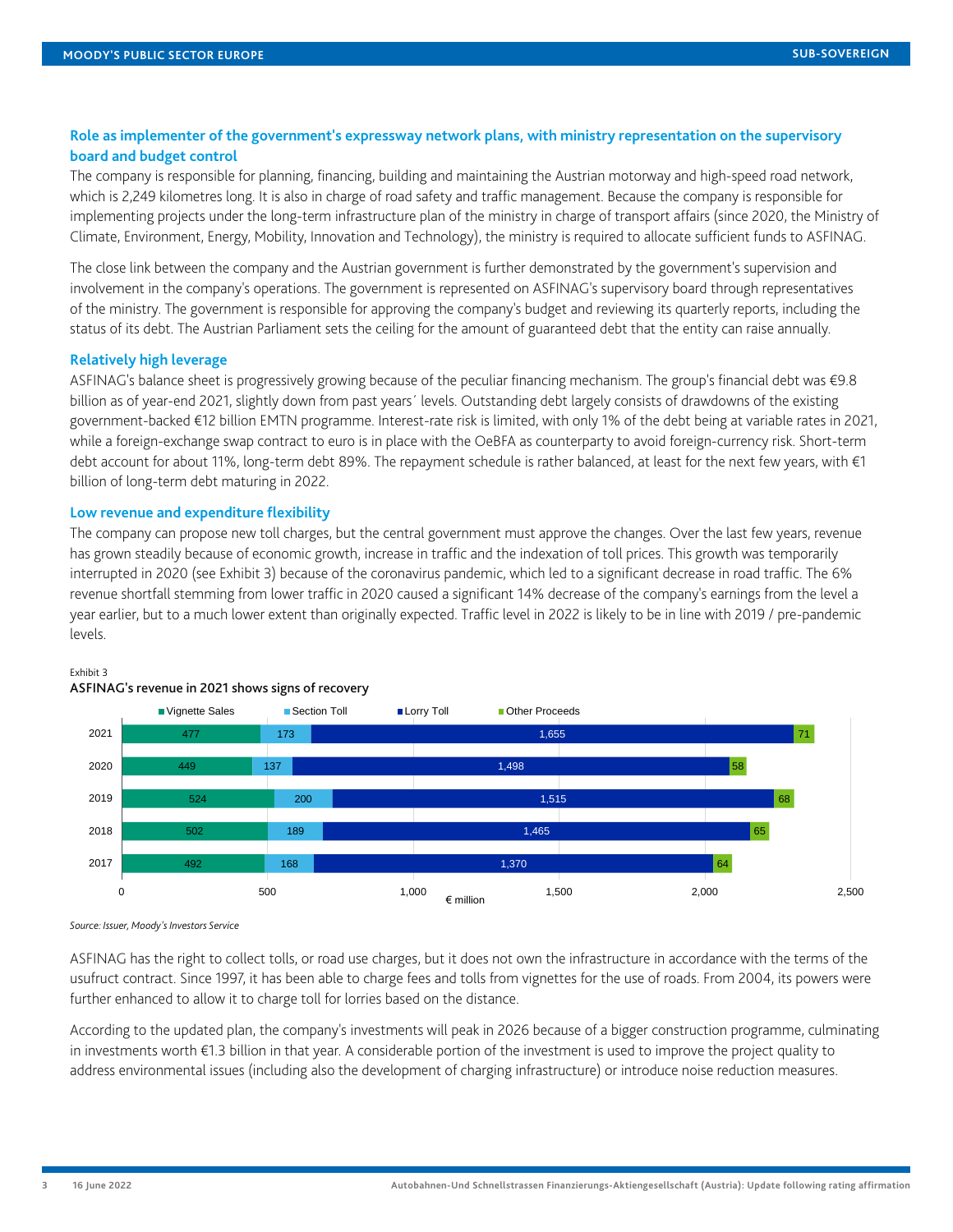## **ESG considerations**

#### **How environmental, social and governance (ESG) risks inform our credit analysis of ASFINAG**

We take into account the effect of ESG factors when assessing sub-sovereign issuers' economic and financial strength. In the case of ASFINAG, the significance of ESG factors to the credit profile is as follows:

Environmental risks are not significant to ASFINAG's rating. There are several natural hazards (like avalanche, earthquake, flood, landslide, stone or wind damage) that could mean environmental risk for the road network and infrastructure, nevertheless, these risks are not significant to the rating because of the company's strategic role and the support of the federal government.

Social risks are not material to the rating because of the company's support and guarantee from the Austrian government, which would manage any potential social issues such as the need for extension of the road network. However, we do view the coronavirus pandemic as a social risk under our ESG framework because of the substantial implications for public health and safety. For ASFINAG, the shock transmits mainly through lower revenue because of a significant drop in traffic.

Governance risks are material to ASFINAG's rating. The company is responsible for implementing the government's plans. However, the governance framework is intrinsically intertwined with the supporting government, which exerts decision-making power and strong oversight of the entity.

Further details are provided in the "Detailed credit considerations" section above. Our approach to ESG is explained in our cross-sector methodology [General Principles for Assessing Environmental, Social and Governance Risks Methodology](https://www.moodys.com/researchdocumentcontentpage.aspx?docid=PBC_1288235).

#### **Rating methodology**

We rate ASFINAG's backed senior unsecured debt and EMTN programme at the same level as its guarantor, the Austrian government, because of the full, explicit, direct, unconditional and irrevocable guarantee from the central government. For details about our rating approach, please refer to the [Rating Transactions Based on the Credit Substitution Approach: Letter of Credit-backed, Insured and](https://www.moodys.com/researchdocumentcontentpage.aspx?docid=PBC_1068154) [Guaranteed Debts](https://www.moodys.com/researchdocumentcontentpage.aspx?docid=PBC_1068154) methodology, published in May 2017.

## <span id="page-3-0"></span>**Ratings**

Exhibit 4

| Category                              | <b>Moody's Rating</b> |  |  |  |
|---------------------------------------|-----------------------|--|--|--|
| AUTOBAHNEN-UND SCHNELLSTRASSEN        |                       |  |  |  |
| <b>FINANZIERUNGS</b>                  |                       |  |  |  |
| Outlook                               | Stable                |  |  |  |
| <b>Bkd Senior Unsecured -Dom Curr</b> | Aa1                   |  |  |  |
| Source: Moody's Investors Service     |                       |  |  |  |